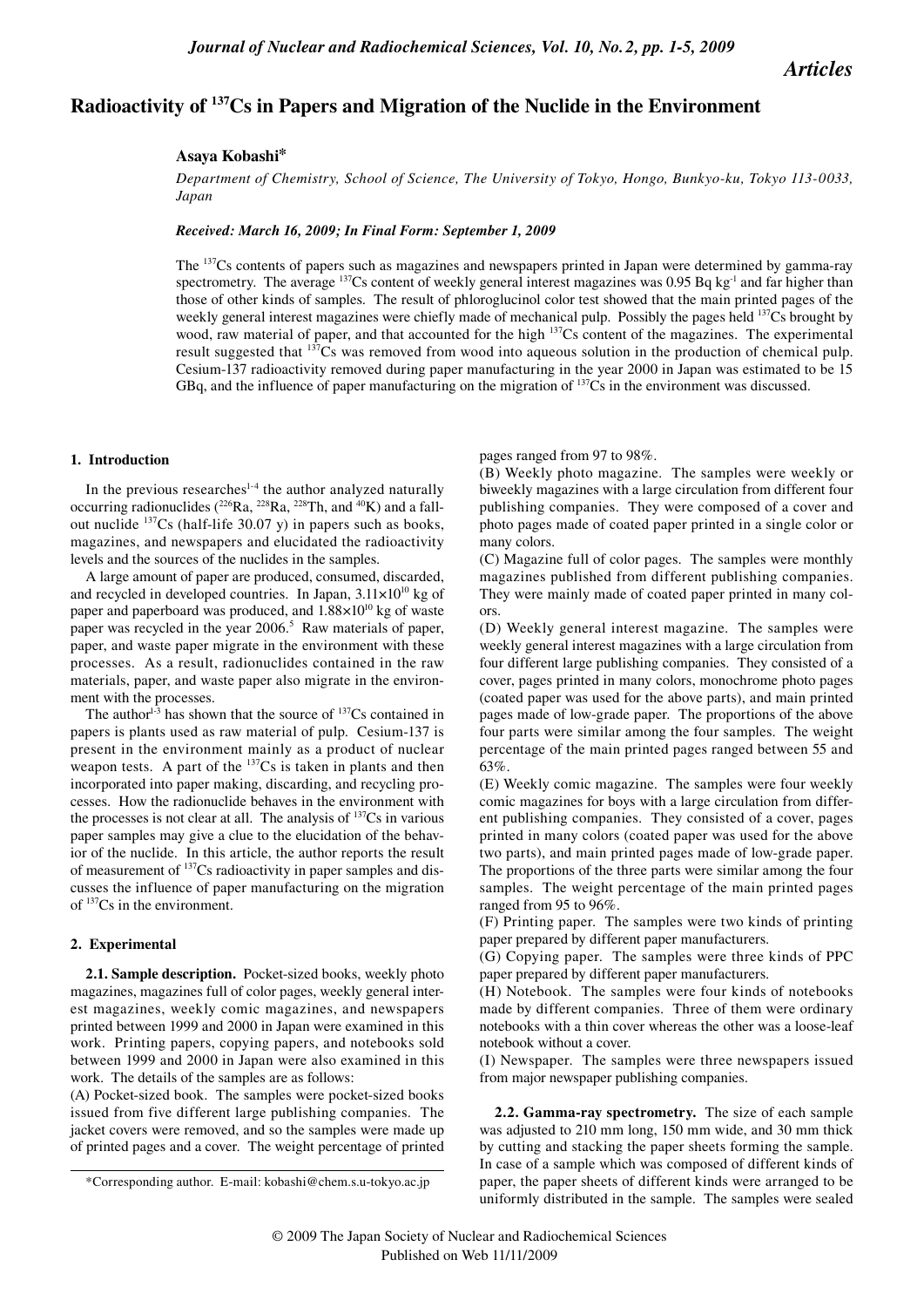in two nylon bags to prevent contamination of the gamma-ray spectrometer used for the measurement.

Gamma-ray spectrometry was made by using a Canberra GC-series gamma-ray spectrometer equipped with a pure germanium detector of effective volume of 100 cm<sup>3</sup> and a 4096 channel pulse-height analyzer. The detector was placed in a shielding box made up of layers of 50-mm lead, 50-mm copper, and 2-mm acrylic resin. The spectrometer was placed in a well ventilated, air conditioned room to ensure low background counts. For each sample, measurement was made for 3 days. Cesium-137 was determined by the intensity of 662 keV gamma-rays. The details of the method were described in the previous paper. $3$  The  $137Cs$  analysis was carried out simultaneously with the analysis of naturally occurring radionuclides. The results of analysis of naturally occurring radionuclides were reported in the author's other article.<sup>4</sup>

**2.3. Phloroglucinol color test.** Paper is mainly made of pulp. More than 99% of papermaking pulp has been prepared from wood for 50 years in Japan. The major components of wood are cellulose, hemicellulose, and lignin. Cellulose and hemicellulose are fibrous materials, whereas lignin not. Wood also contains inorganic constituents, resin and so on as minor components.

Papermaking pulps are classified into mechanical pulp and chemical pulp according to their preparation method. Mechanical pulp is prepared by grinding wood by a machine. On the other hand, chemical pulp is prepared by cooking wood in aqueous solution such as NaS-NaOH mixture solution and then by eliminating lignin and other useless constituents chemically to obtain fibrous component. However, there are intermediate pulps between mechanical pulp and chemical pulp, and there are papers which are prepared by mixing mechanical pulp and chemical pulp. Phloroglucinol reacts with lignin and dyes it reddish purple, and the reagent is used to detect lignin in paper and to estimate lignin content of paper.<sup>6</sup> The test using the reagent is not a quantitative method but makes it possible to know the extent of purification of pulp.

Except for the printing paper, copying paper, and newspaper samples, more than one kind of paper were used for the samples tested in this work. Each sample was divided after the gamma-ray spectrometry into parts based on the difference of paper used for the parts. The weight of each part was measured, and the weight percentage of each part was calculated. A piece of paper was cut from each part. Each part was assumed to be uniform in chemical composition, and the piece cut from it was assumed to be representative of the whole part. A drop of phloroglucinol solution was placed on the piece, and the degree of reddish purple coloration was checked. The details of the phloroglucinol color test were described in the previous paper.<sup>1</sup> The intensities of reddish purple color of the tested pieces were mutually compared by naked eyes. The intensity varied from dark reddish purple to colorless, and it was possible to classify the tested pieces into six groups depending on the color intensity. Based on the result of the comparison, the lignin content of each part was evaluated to be one of the six levels as follows: very high, high, medium, low, very low, and not detected.

#### **3. Results and Discussion**

**3.1. Cesium-137 contents of the paper samples.** The result of gamma-ray spectrometry is shown in Figure 1. The  $^{137}Cs$ contents were corrected for the decay to January 1, 2000. The errors in the <sup>137</sup>Cs contents shown in the figure are standard deviations estimated on the counting statistics.

As shown in Figure 1,  $137Cs$  is detected in the weekly general interest magazines, weekly comic magazines, and newspapers, whereas the radionuclide is not detected in the other kinds of samples. The average concentrations of the weekly general interest magazines, weekly comic magazines, and newspapers are respectively 0.95, 0.06, and 0.11 Bq  $kg<sup>-1</sup>$ . It is evident that the weekly general interest magazines contain far more <sup>137</sup>Cs than the other kinds of samples.

As already mentioned, most of pulp have been prepared from wood for many years in Japan. It is reasonable to assume



Sample number

**Figure 1.** Concentration of <sup>137</sup>Cs in paper samples. Kinds of samples are as follows: A, pocket-sized book; B, weekly photo magazine; C, magazine full of color pages; D, weekly general interest magazine; E, weekly comic magazine; F, printing paper; G, copying paper; H, notebook; I, newspaper. The <sup>137</sup>Cs concentrations have been decay corrected to January 1, 2000.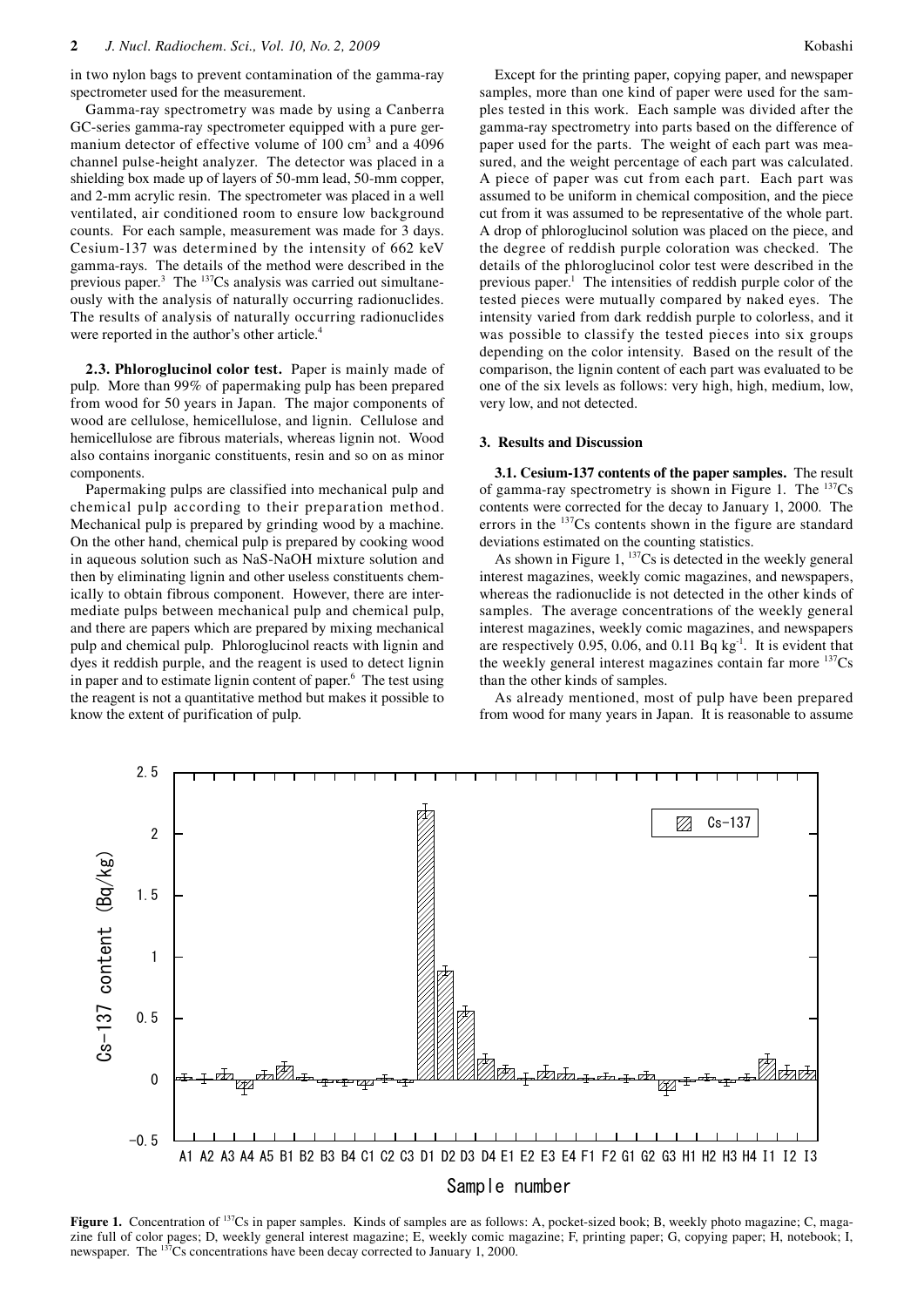Radioactivity of 137Cs in Papers and Migration of the Nuclide *J. Nucl. Radiochem. Sci., Vol. 10, No. 2, 2009* **3**

that the raw material for pulp of the paper samples tested in this work is wood. Several works<sup>7-10</sup> were done to investigate  $137Cs$  concentration in rings of trees that experienced the time of fallout due to nuclear weapon tests. The data of the works are summarized in Table 1. As shown in Table 1, the  $137Cs$  content depends on the species of trees and the localities of trees. The  $137Cs$  content of whole wood of each tree was estimated by averaging the 137Cs contents of all the tree rings, and the obtained value was corrected for the decay to January 1, 2000. The result of the estimation is also shown in Table 1. As can be seen from Table 1, the  $137Cs$  content of whole wood varies from 0.01 to 4.1 Bq kg<sup>-1</sup>, and the average of all the  $137Cs$  contents of whole wood is  $0.88$  Bq kg<sup>-1</sup>. The  $137Cs$  contents of the weekly general interest magazines examined in this work are comparable to the average  $137Cs$  content of whole wood thus obtained.

The remarkable difference in  $137Cs$  concentration between the weekly general interest magazines and the other kinds of samples can be interpreted as follows: the greater part of  $137Cs$ brought by material wood remained in the weekly general interest magazines while the nuclide was little left in the other kinds of samples.

**3.2. The behavior of 137Cs in the production of paper.** It is necessary to verify the above interpretation. Cesium is an alkali metal element and has the property of dissolving easily in water. It is likely that <sup>137</sup>Cs contained in wood is dissolved in aqueous solution by chemical treatment done to wood in production of paper. Potassium is also an alkali metal element, and it is contained in wood because it is essential to plants. The author<sup>4</sup> already studied the  $40K$  contents of the paper samples tested in this work, and the result of the study suggested the dissolution of  ${}^{40}K$  in the production of paper.

The most important factor affecting <sup>137</sup>Cs radioactivity left in paper is the intensity of chemical treatment in preparation of pulp. In preparation of pulp, a part of <sup>137</sup>Cs contained in wood is dissolved in aqueous solution while the rest of  $137Cs$  is left in pulp. Mechanical pulp will hold most of 137Cs contained in

wood because it is made simply by grounding wood. On the other hand, almost no 137Cs will remain in chemical pulp, especially in high-grade chemical pulp, because chemical pulp is prepared by eliminating lignin and other useless constituents from wood in aqueous solution to obtain pure fibrous material. Therefore, the lignin content of paper is a good measure of  $137Cs$  left in pulp and paper.

Another important factor affecting 137Cs radioactivity left in paper is deinking process in recycling paper. Deinked pulp is produced by taking waste paper apart in aqueous solution and removing ink from the waste paper chemically. Deinking is a kind of chemical treatment, and  $137Cs$  will be lost from the waste paper owing to the treatment. In the deinking process, a small proportion of ink inevitably remains in pulp as flakes adhered to pulp fibers. Therefore, flakes of residual ink are characteristic of deinked pulp.

The result of the phloroglucinol color test is shown in Figure 2. As seen from Figure 2, a part exhibiting high or very high lignin content is present in each of weekly general interest magazines (D1-D4). The part is the main printed pages of the magazines. Evidently the pages are chiefly made of mechanical pulp. The pages were observed by a microscope to examine the presence of flakes of residual ink. Such flakes were not found in the pages, showing that the pages are chiefly made of virgin mechanical pulp. Therefore, the main printed pages hold most of <sup>137</sup>Cs brought by wood. Because the proportions of the main printed pages are more than a half (55-63%), the <sup>137</sup>Cs contents of the weekly general interest magazines are high (Figure 1).

Figure 2 shows that the main printed pages of two weekly comic magazines (E3 and E4) contain high concentration of lignin. The figure also shows that all the newspaper samples (I1-I3) contain medium concentration of lignin. Cesium-137 was detected in the two weekly comic magazines and the newspapers (Figure 1). The result of the phloroglucinol color test indicates that considerable amount of mechanical pulp is present in the weekly comic magazines and newspapers, and that is the reason why <sup>137</sup>Cs remained enough to be detected in these



**Figure 2.** Lignin content and weight percentage of each part of paper samples. Kinds of samples are as in Figure 1. The lignin contents were evaluated into six levels on the basis of the result of phloroglucinol color test.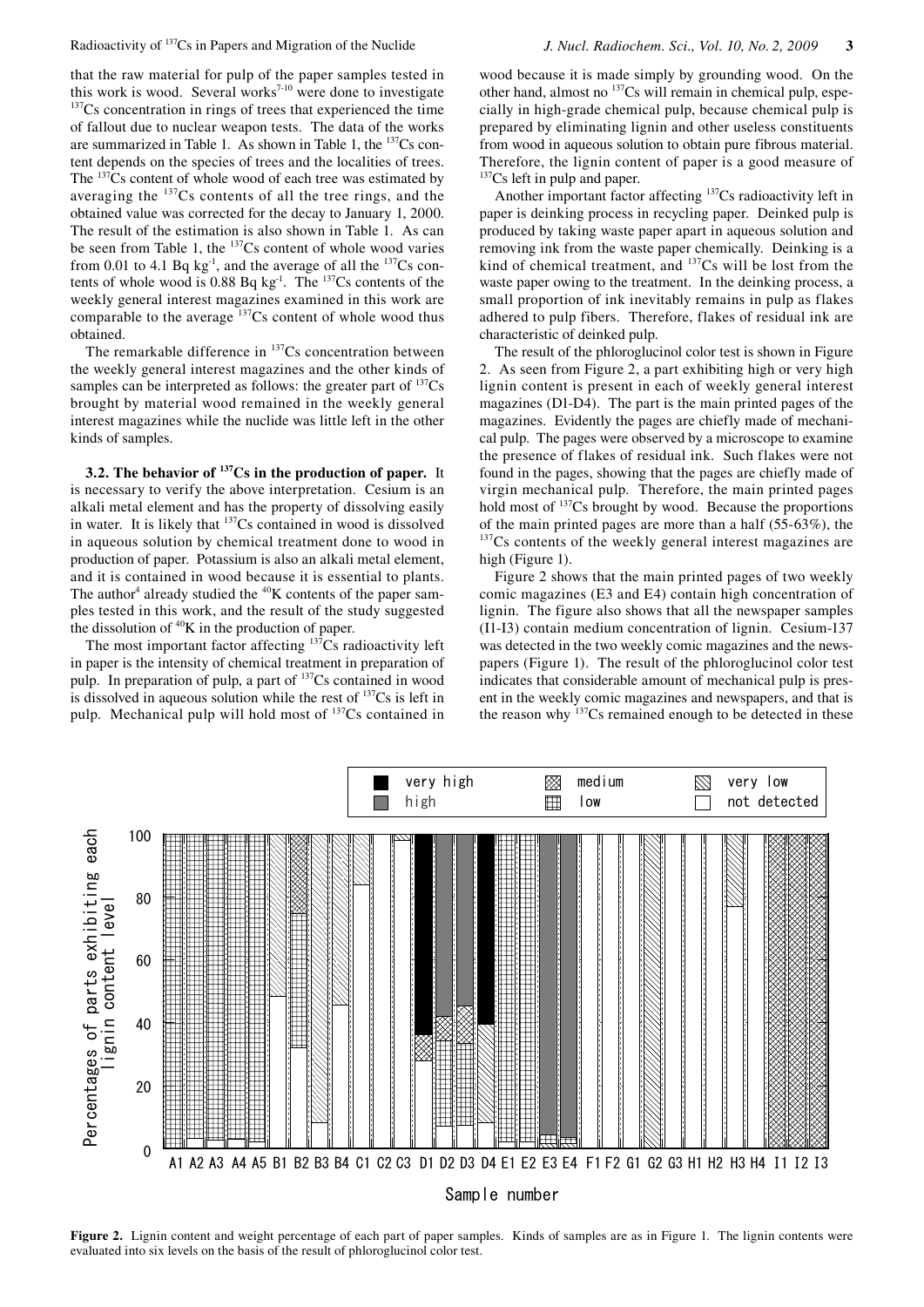samples. However, the <sup>137</sup>Cs contents of the samples are much lower than those of weekly general interest magazines (Figure 1). Oji Paper Co. Ltd.<sup>11</sup> reported that main printed pages of Japanese weekly comic magazines were made of nearly 100% deinked pulp. Takeshita<sup>12</sup> reported that about 45% of pulp used for recent Japanese newspapers was deinked pulp. Possibly waste paper containing much mechanical pulp was the raw material of the deinked pulp used for the weekly comic magazines and newspapers tested in this work. The main printed pages of the weekly comic magazines and newspapers examined in this work were observed by a microscope. Many flakes of residual ink were found on the samples. Thus it is confirmed that deinked pulp is used for the samples, and that explains the reason for the lower 137Cs contents of the weekly comic magazines and newspapers compared with the weekly general interest magazines. Another reason for the lower 137Cs contents of the newspapers is the lower proportions of mechanical pulp in the newspapers as compared with the weekly general interest magazines.

As can be seen from Figure 2, all the samples other than weekly general interest magazines, weekly comic magazines, and newspapers are composed of parts of lignin content lower than medium level except for B2 sample. Although a part of B2 sample exhibits medium level of lignin content, the weight percentage of the part is 25%. Consequently, the lignin content of the whole B2 sample is low level. Judging from the result of the phloroglucinol color test, all the samples other than general interest magazines, weekly comic magazines, and newspapers are essentially made of chemical pulp. This is in agreement with the result that <sup>137</sup>Cs was not detected in these samples (Figure 1).

The above discussion clearly accounts for the difference in 137Cs concentration between the weekly general interest magazines and the other kinds of samples.

**3.3. The radioactivity of 137Cs removed from wood into aqueous solution during paper manufacturing in Japan.**  The above discussion has revealed that most of <sup>137</sup>Cs contained in material wood dissolves into aqueous solution in preparation of chemical pulp. This result makes it possible to estimate <sup>137</sup>Cs radioactivity removed from wood to aqueous solution in paper manufacturing in Japan.

The weight percentages of pulps prepared in 2000 in Japan were as follows: kraft pulp, 85.9%; half-chemical pulp, 0.9%; mechanical pulp,  $12.3\%$ ; others,  $0.9\%$ <sup>13</sup>. Thus most of pulp prepared in Japan is kraft pulp, a kind of chemical pulp. The radioactivity  $A$  of  $^{137}Cs$  removed from wood into aqueous solution during paper manufacturing in Japan is calculated by the following equation:

$$
A = V r d C \tag{1}
$$

where *V* is the volume of wood used for preparation of pulp, *r* the proportion of wood used to prepare chemical pulp, *d* the density of the wood, and *C* the average <sup>137</sup>Cs content of the wood. The consumption of pulp wood in 2000 in Japan $13$  $(3.76 \times 10^7 \text{ m}^3)$  is adopted as the value of *V*. The value of *r* is estimated to be 0.93 based on the above pulp production data and the data on yields of kraft pulp and mechanical pulp from wood (45% and 91%, respectively<sup> $\bar{1}$ 4). On the basis of the data</sup> on the density of typical woods used in Japan<sup>15</sup>, 500 kg m<sup>-3</sup> is adopted as the value of  $d$ . The average  $137Cs$  content of wood estimated in Table 1 (0.88 Bq kg<sup>-1</sup>) is adopted as the value of *C*. The radioactivity  $A$  of  $137Cs$  removed from wood to aqueous solution during paper manufacturing in the year 2000 in Japan is calculated to be  $1.5 \times 10^{10}$  Bq (15 GBq) by eq 1.

**3.4. Migration of <sup>137</sup>Cs in the environment.** The environmental contamination with <sup>137</sup>Cs began with the first nuclear test in July 1945.<sup>16</sup> It became global because many atmospheric tests of nuclear weapons were done after the World War II.

| Tree                                        | Locality              | Growth<br>period | Range of ${}^{137}Cs$<br>concentration in<br>tree rings*<br>$(Bq kg-1)$ | Reference | $^{137}Cs$<br>concentration in<br>whole wood**<br>$(Bq kg^{-1})$ | Corrected ${}^{137}Cs$<br>concentration in<br>whole wood***<br>$(Bq kg-1)$ |
|---------------------------------------------|-----------------------|------------------|-------------------------------------------------------------------------|-----------|------------------------------------------------------------------|----------------------------------------------------------------------------|
| White oak                                   | Massachusetts, USA    | 1860-1967        | $0.94 - 9.3$                                                            | 7)        | 3.8                                                              | 1.8                                                                        |
| Red spruce                                  | Tennessee, USA        | 1813-1987        | $4.4 - 7.2$                                                             | 8)        | 5.5                                                              | 4.1                                                                        |
| Eastern hemlock                             | Tennessee, USA        | 1887-1986        | $1.4 - 4.7$                                                             | 8)        | 2.9                                                              | 2.1                                                                        |
| Eastern white pine                          | Tennessee, USA        | 1916-1987        | $0.07 - 0.36$                                                           | 8)        | 0.22                                                             | 0.16                                                                       |
| Hickory                                     | Tennessee, USA        | 1800-1987        | $0.16 - 0.67$                                                           | 8)        | 0.27                                                             | 0.2                                                                        |
| Elm                                         | Tennessee, USA        | 1934-1987        | $0.08 - 0.27$                                                           | 8)        | 0.15                                                             | 0.11                                                                       |
| American beech                              | Tennessee, USA        | 1870-1987        | $0.8 - 2.8$                                                             | 8)        | 1.8                                                              | 1.3                                                                        |
| Sugar maple                                 | Tennessee, USA        | 1920-1987        | $0.0 - 0.35$                                                            | 8)        | 0.09                                                             | 0.07                                                                       |
| Yellow poplar                               | Tennessee, USA        | 1907-1987        | $0.0 - 0.05$                                                            | 8)        | 0.02                                                             | 0.01                                                                       |
| Japanese cedar                              | Chiba Pref., Japan    | 1914-1979        | $0.07 - 1.48$                                                           | 9)        | 0.78                                                             | 0.49                                                                       |
| Cypress                                     | Ehime Pref., Japan    | 1929-1979        | $0.44 - 1.73$                                                           | 9)        | 0.96                                                             | 0.6                                                                        |
| Japanese cedar                              | Tokyo, Japan          | 1914-1982        | $0.09 - 0.63$                                                           | 10)       | 0.33                                                             | 0.22                                                                       |
| Japanese cedar                              | Kanagawa Pref., Japan | 1930-1982        | $0.26 - 1.07$                                                           | 10)       | 0.48                                                             | 0.32                                                                       |
| Average $137Cs$ concentration in whole wood |                       |                  |                                                                         |           |                                                                  | 0.88                                                                       |

# **TABLE 1: 137Cs concentration in wood**

\* The original 137Cs data in the literatures were given in 137Cs concentration variation in tree rings at the time of felling down the tree.

\*\* The <sup>137</sup>Cs concentrations in this column are the <sup>137</sup>Cs concentrations in whole wood obtained by averaging <sup>137</sup>Cs cocentrations in all the tree rings.

\*\*\* The <sup>137</sup>Cs concentrations in this column are obtained by decay-correcting the <sup>137</sup>Cs concentrations in the left column to January 1, 2000.